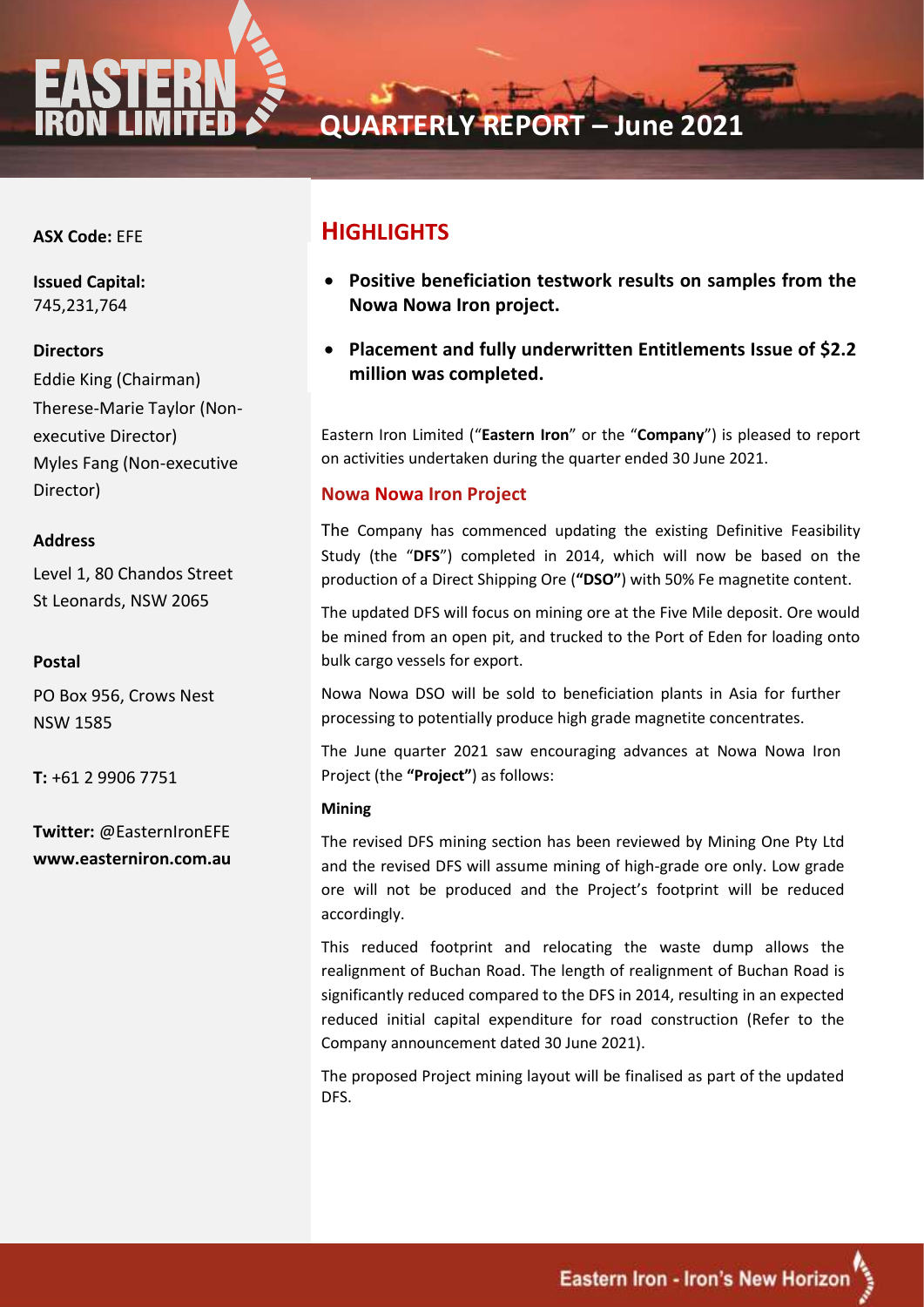

### **Beneficiation Testwork**

In April 2021, the Company completed beneficiation testwork carried out by ALS Metallurgy. (Refer to the Company Announcement dated 26 July 2021<sup>1</sup>)

Drill core samples were collected from drill holes completed by Eastern Iron during resource drilling at Five Mile deposit in 2013. Composite samples were prepared from the core samples by ALS Metallurgy for Davis Tube Wash (DTW) and wet low intensity magnetic separation (Wet LIMS).

A Composite sample was prepared at 50.4% Fe, 15.00% SiO2, 2.59% Al2O3, and 0.03% P, which is in the range of iron content of the proposed DSO products for export from the Five Mile deposit. The object of this testwork was to determine the product specification of magnetite concentrates produced from Nowa Nowa DSO through Wet LIMS.

The samples were tested by DTW at grind sizes of 80% passing 106, 75, and 45 micron.

The results are summarised below:

## **Table 1. Analysis of DTW magnetite concentrates at 106, 75 and 45 micron grind.**

| DTW Conc.        |            | Fe   | SiO <sub>2</sub> | Al <sub>2</sub> O <sub>3</sub> | P     | S     | Fe Rec% |
|------------------|------------|------|------------------|--------------------------------|-------|-------|---------|
|                  |            | (%)  | (%)              | (%)                            | (%)   | (%)   | (%)     |
| <b>Composite</b> | 106 micron | 64.7 | 5.91             | 0.65                           | 0.011 | 0.16  | 69.3    |
| <b>Composite</b> | 75 micron  | 68.1 | 3.68             | 0.25                           | 0.007 | 0.038 | 68.0    |
| <b>Composite</b> | 45 micron  | 69.0 | 2.94             | 0.23                           | 0.006 | 0.023 | 67.3    |

The samples were also treated by wet magnetic separation at grind sizes of 80% passing 45 micron and at 1100 gauss. The Wet LIMS product produced below is a high-quality iron product similar to many widely traded magnetite concentrates supplied as pellet feed in iron content and the level of deleterious elements. The results are summarised in the table below:

#### **Table 2. Analysis of Wet LIMS magnetite concentrates at 45 micron grind.**

| <b>Wet LIMS Conc.</b> |           | Fe   | SiO <sub>2</sub> | Al <sub>2</sub> O <sub>3</sub> | Þ     | C.    | Fe Rec% |
|-----------------------|-----------|------|------------------|--------------------------------|-------|-------|---------|
|                       |           | (%)  | (%)              | (%)                            | (%)   | (%)   | (%)     |
| <b>Composite</b>      | 45 micron | 68.9 | 2.97             | 0.23                           | 0.008 | 0.022 | 67.4    |

#### **Proposed Processing and On-Site Infrastructure**

The proposed Project operations will process mined ore on site via crushing and screening to produce a magnetite DSO product @ 50% Fe. No on-site beneficiation will be employed which was considered in the DFS in 2014. As such, a magnetic separation plant is not required which will not only reduce the footprint of onsite infrastructure but it will also reduce initial capital expenditure and operating costs for ore processing.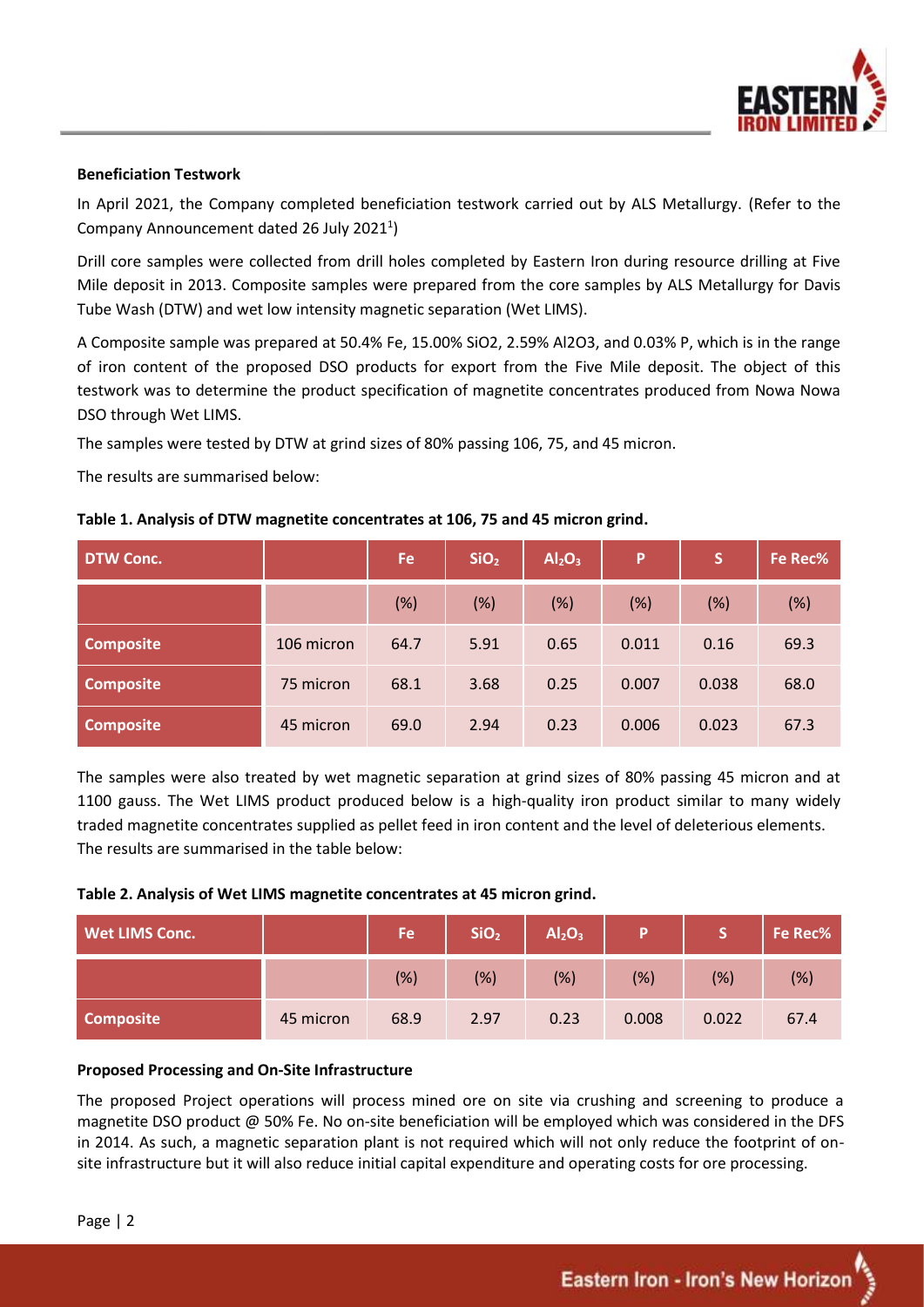

#### **Port of Eden**

Discussions with Pentarch Logistics Pty Ltd, the operator of the Port of Eden have been ongoing and a site visit by the Company and Engenium was conducted in June. The Port of Eden is the proposed port facility to export final product from the Project.

The Port of Eden is located in NSW, and can accommodate P-Panamax vessels with up to 75,000 MT intake. Currently, the existing conveying and ship loading systems are used to export forestry products. As considered in the 2014 DFS, minimal modifications to these systems can be made to allow the facilities to be suitable for iron ore product export.

The DFS is expected to be completed in the September quarter 2021.

## **Nowa Nowa Copper Project**

The Company is waiting for the response from the Victorian Department of Jobs, Precincts and Regions ("**DJPR"**) for a revised Work Program of drilling proposal for Nowa Nowa Copper Project EL 006183. The work programme is planned to be commenced on May subject to DJPR work plan approval.

## **Capital Raising**

On 18 May, the Company completed its non-renounceable pro-rata Entitlement Offer to raise \$1,072,370. The Entitlement Offer was fully underwritten by CPS Capital Group. In addition, the Company completed the second tranche of a placement announced on 2 February, raising \$600,000.

The funds raised funded the exploration activities at Nowa Nowa Copper Project, updating the DFS of the Nowa Nowa Iron Project and for general working capital.

## **Corporate**

In April, Mr Nathan Taylor resigned as the Alternate Director for Mrs Therese-Marie Taylor, to focus on his other interests. Mr Taylor had been the Alternative Director for Mrs Taylor since July 2017 and the Company thanks him sincerely for his contribution during this period.

## **New Project Search and Potential Acquisition**

A number of projects have been evaluated by the Company during the quarter, and the Company is in commercial discussions with various parties.

## **Financial Position**

The cash balance at the end of the quarter was \$1,496,000.

## **Related Party Payments**

During the quarter the Company made related party payments, at normal commercial rates, of \$15,000 for Directors Fees and \$7,598 for company secretarial services.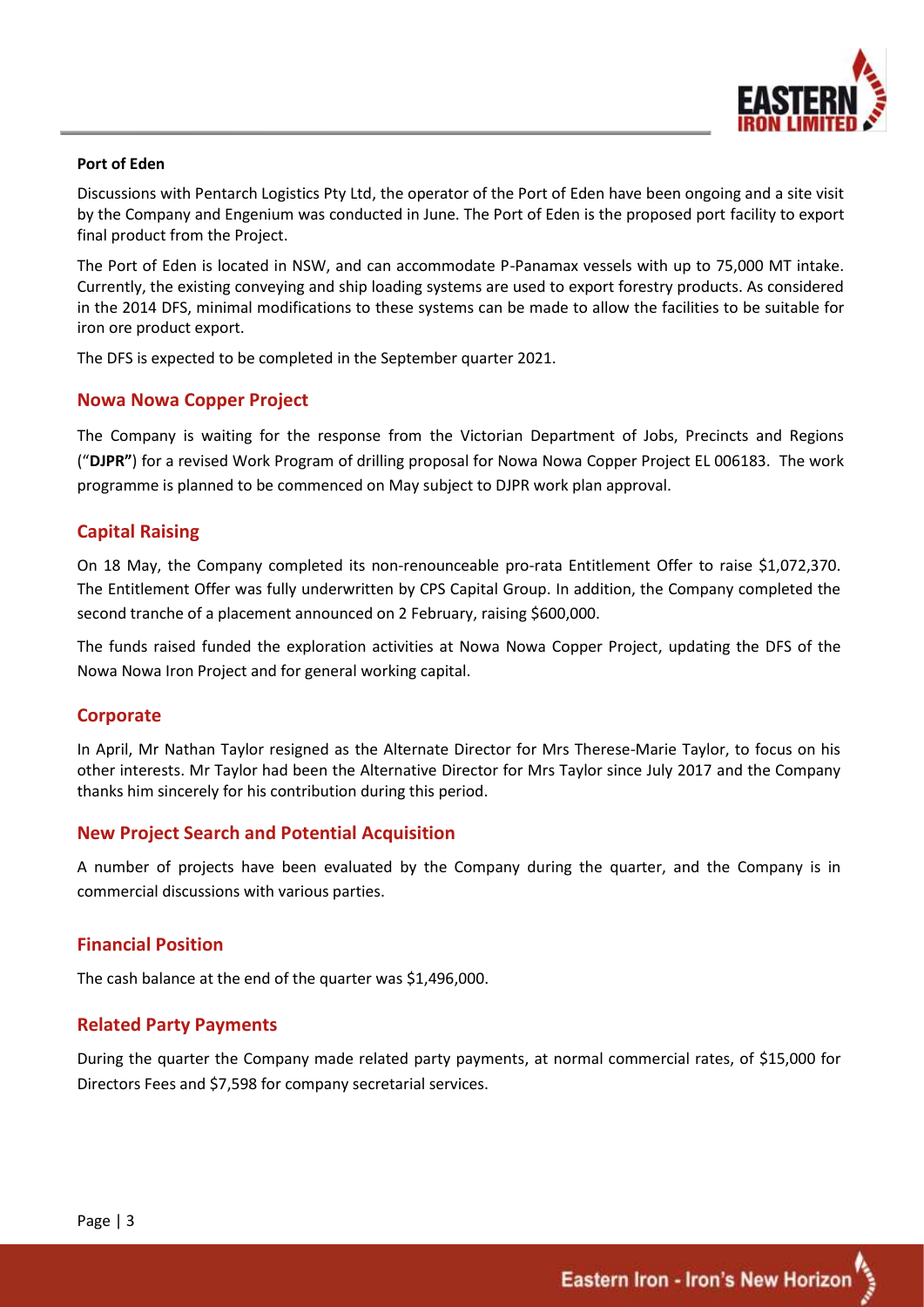

## **Tenement Schedule**

| <b>Tenement</b>                 | <b>State</b>    | <b>Tenement Number</b> | <b>Interest</b> | <b>Holder</b>                 |
|---------------------------------|-----------------|------------------------|-----------------|-------------------------------|
| Nowa Nowa EL                    | <b>Victoria</b> | EL 6183                | 100%            | <b>Gippsland Iron Pty Ltd</b> |
| <b>Tara EL Application</b>      | Victoria        | EL 5545                | 100%            | <b>Gippsland Iron Pty Ltd</b> |
| <b>Five Mile RL Application</b> | Victoria        | RL006488               | 100%            | <b>Gippsland Iron Pty Ltd</b> |

*EL: Exploration Licence RL: Retention Licence Gippsland Iron Pty Ltd is a wholly owned subsidiary of Eastern Iron.*

## **Investor Information**

Further information, previous Eastern Iron announcements and exploration updates are available at the News and Reports tab on the Company's website – [www.easterniron.com.au](http://www.easterniron.com.au/)

## **Authorisation**

This announcement has been authorised for release by the Board of Directors in accordance with the requirements of the Company's Continuous Disclosure Policy.

**Mr Myles Fang Non-executive Director T: 02 9906 7551**

**For enquiries on your shareholding or change of address please contact:** Boardroom Limited, GPO Box 3993, Sydney NSW 2001, Phone: (02) 9290 9600

 $1$  The Company confirms that it is not aware of any new information or data that materially impacts the information included in its ASX announcement of 26 July 2021 and that all material assumptions and technical parameters underpinning the estimates included in this ASX announcement continue to apply and have not materially changed.

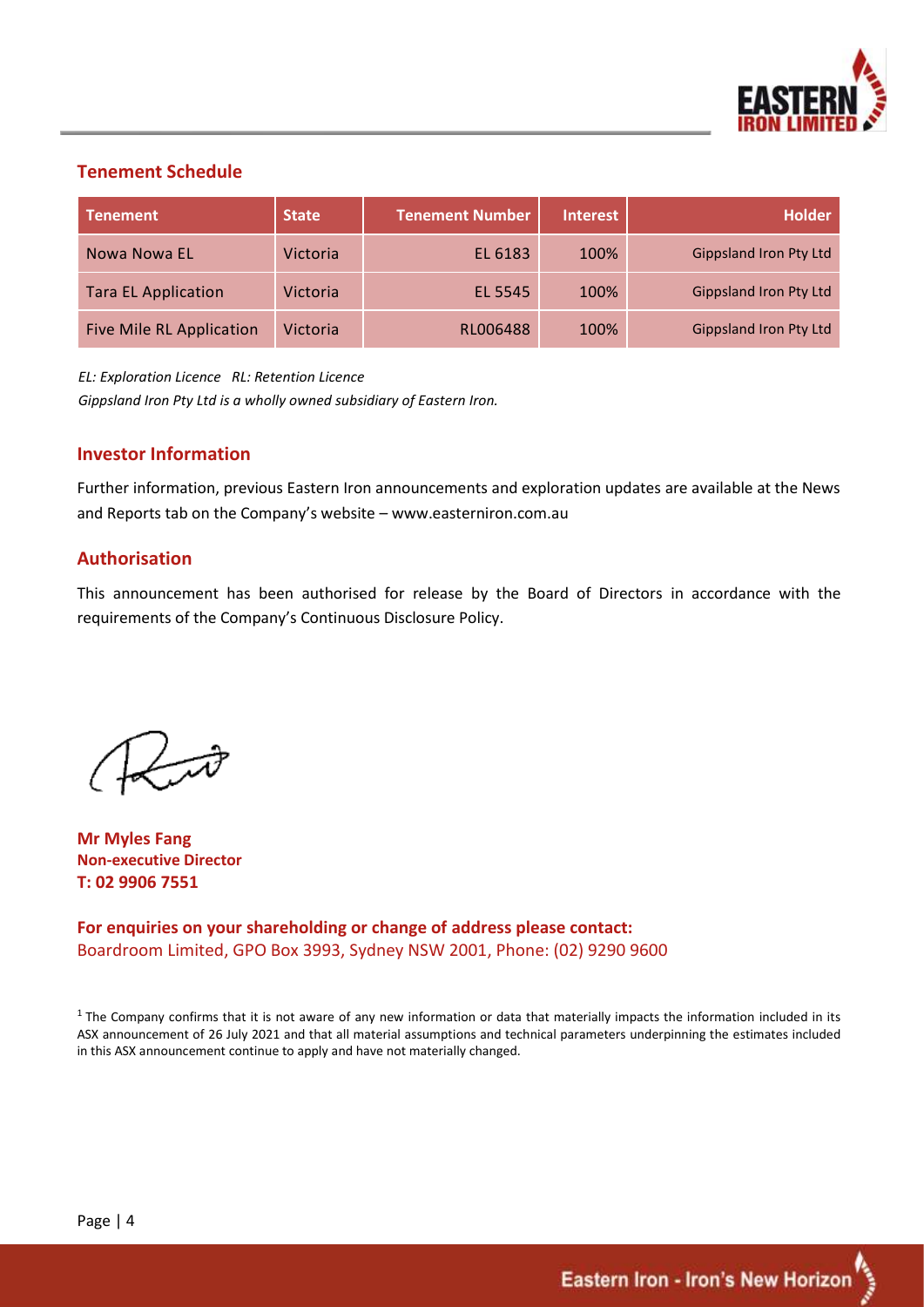# **Appendix 5B**

# **Mining exploration entity or oil and gas exploration entity quarterly cash flow report**

| Name of entity       |                                   |
|----------------------|-----------------------------------|
| Eastern Iron Limited |                                   |
| ABN                  | Quarter ended ("current quarter") |
| 70 126 678 037       | 30 June 2021                      |

|     | <b>Consolidated statement of cash flows</b>       | <b>Current quarter</b><br>\$A'000 | Year to date<br>$(12$ months)<br>\$A'000 |
|-----|---------------------------------------------------|-----------------------------------|------------------------------------------|
| 1.  | Cash flows from operating activities              |                                   |                                          |
| 1.1 | Receipts from customers                           |                                   |                                          |
| 1.2 | Payments for                                      |                                   |                                          |
|     | exploration & evaluation (if expensed)<br>(a)     |                                   |                                          |
|     | development<br>(b)                                |                                   |                                          |
|     | production<br>(c)                                 |                                   |                                          |
|     | staff costs<br>(d)                                | (43)                              | (260)                                    |
|     | administration and corporate costs<br>(e)         | (56)                              | (222)                                    |
| 1.3 | Dividends received (see note 3)                   |                                   |                                          |
| 1.4 | Interest received                                 |                                   |                                          |
| 1.5 | Interest and other costs of finance paid          |                                   |                                          |
| 1.6 | Income taxes paid                                 |                                   |                                          |
| 1.7 | Government grants and tax incentives              |                                   |                                          |
| 1.8 | Other (provide details if material)               |                                   |                                          |
| 1.9 | Net cash from / (used in) operating<br>activities | (99)                              | (482)                                    |

| 2.  |     | Cash flows from investing activities      |       |       |
|-----|-----|-------------------------------------------|-------|-------|
| 2.1 |     | Payments to acquire:                      |       |       |
|     | (a) | entities                                  | -     |       |
|     | (b) | tenements                                 | -     |       |
|     | (C) | property, plant and equipment             |       |       |
|     | (d) | exploration & evaluation (if capitalised) | (286) | (318) |
|     | (e) | investments                               | ۰     |       |
|     | (f) | other non-current assets                  | ۰     |       |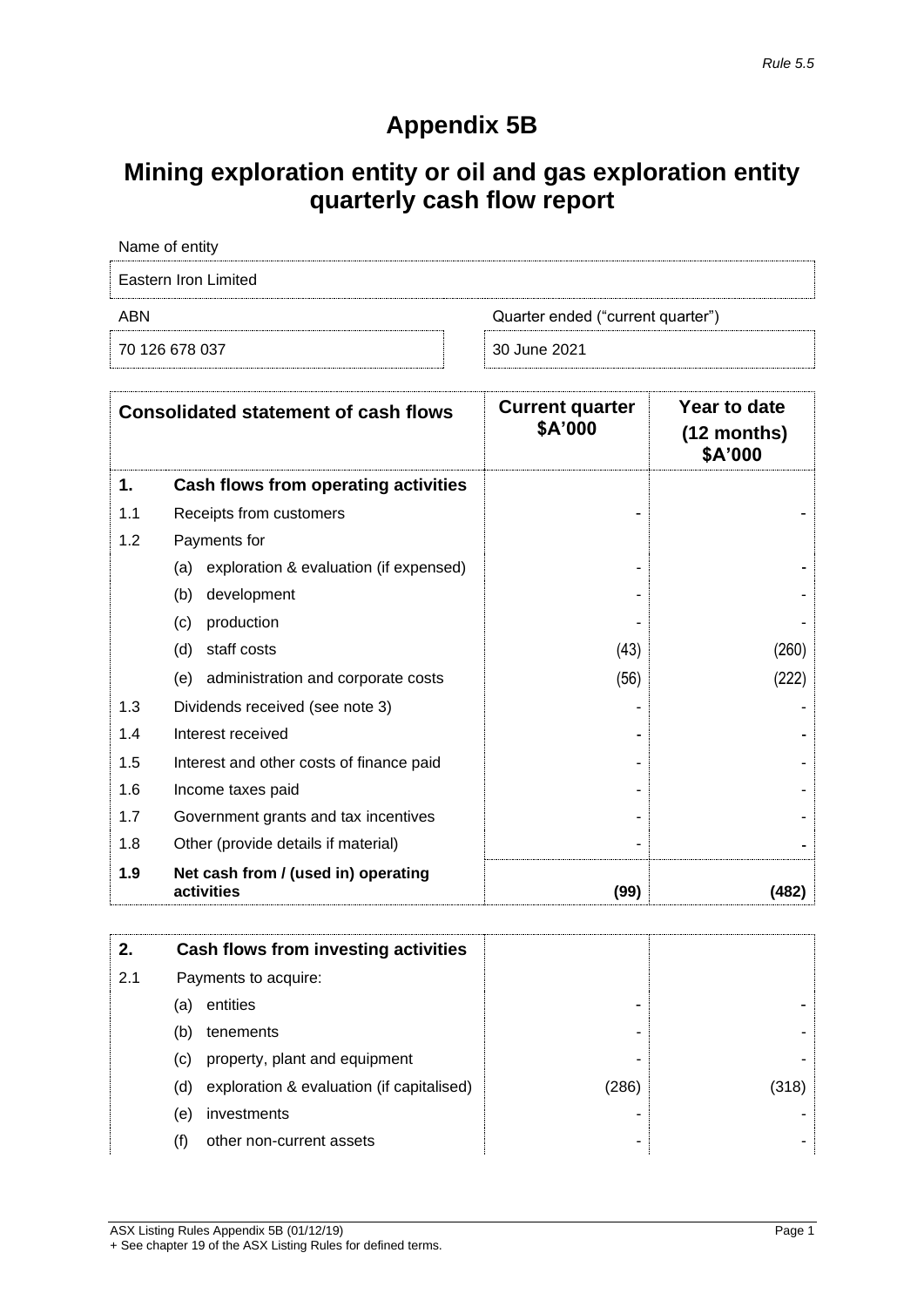|     | <b>Consolidated statement of cash flows</b>       | <b>Current quarter</b><br>\$A'000 | Year to date<br>$(12$ months)<br>\$A'000 |
|-----|---------------------------------------------------|-----------------------------------|------------------------------------------|
| 2.2 | Proceeds from the disposal of:                    |                                   |                                          |
|     | entities<br>(a)                                   |                                   |                                          |
|     | (b)<br>tenements                                  |                                   |                                          |
|     | property, plant and equipment<br>(c)              |                                   |                                          |
|     | (d)<br>investments                                |                                   |                                          |
|     | other non-current assets<br>(e)                   |                                   |                                          |
| 2.3 | Cash flows from loans to other entities           |                                   |                                          |
| 2.4 | Dividends received (see note 3)                   |                                   |                                          |
| 2.5 | Other (provide details if material)               |                                   |                                          |
| 2.6 | Net cash from / (used in) investing<br>activities | (286)                             | (318)                                    |

| 3.   | Cash flows from financing activities                                                                                                                                                                                 |       |       |
|------|----------------------------------------------------------------------------------------------------------------------------------------------------------------------------------------------------------------------|-------|-------|
| 3.1  | Proceeds from issues of equity securities<br>(excluding convertible debt securities)                                                                                                                                 | 1,673 | 2,420 |
| 3.2  | Proceeds from issue of convertible debt<br>securities                                                                                                                                                                |       |       |
| 3.3  | Proceeds from exercise of options                                                                                                                                                                                    |       |       |
| 3.4  | Transaction costs related to issues of equity<br>securities or convertible debt securities                                                                                                                           | (173) | 1234  |
| 3.5  | Proceeds from borrowings                                                                                                                                                                                             |       |       |
| 3.6  | Repayment of borrowings                                                                                                                                                                                              |       |       |
| 3.7  | Transaction costs related to loans and<br>borrowings                                                                                                                                                                 |       |       |
| 3.8  | Dividends paid                                                                                                                                                                                                       |       |       |
| 3.9  | Other (provide details if material)<br>Reclassify of funds from share<br>➤<br>placement and Non-renounceable<br>entitlement issue (shares not yet<br>issued in last quarter and they were<br>issued in this quarter) | (338) |       |
| 3.10 | Net cash from / (used in) financing<br>activities                                                                                                                                                                    | 1,162 | 2,186 |

|      | Net increase / (decrease) in cash and<br>cash equivalents for the period |      |  |
|------|--------------------------------------------------------------------------|------|--|
| -4.1 | Cash and cash equivalents at beginning of<br>period                      | 719  |  |
| 4.2  | Net cash from / (used in) operating<br>activities (item 1.9 above)       | (99) |  |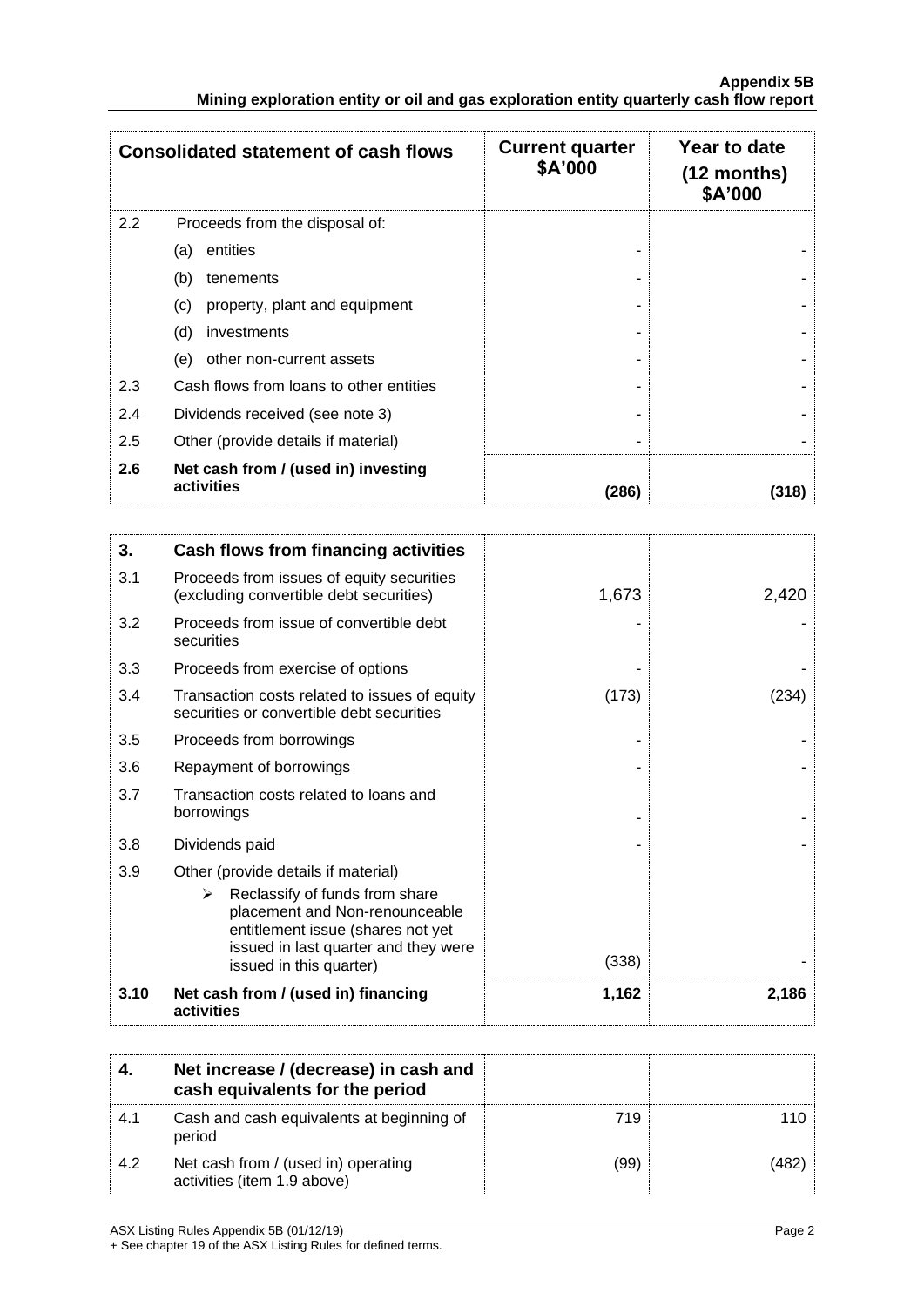#### **Appendix 5B Mining exploration entity or oil and gas exploration entity quarterly cash flow report**

|     | <b>Consolidated statement of cash flows</b>                        | <b>Current quarter</b><br>\$A'000 | Year to date<br>$(12$ months)<br>\$A'000 |
|-----|--------------------------------------------------------------------|-----------------------------------|------------------------------------------|
| 4.3 | Net cash from / (used in) investing activities<br>(item 2.6 above) | (286)                             | (318)                                    |
| 4.4 | Net cash from / (used in) financing activities<br>item 3.10 above) | 1.162                             | 2.186                                    |
| 4.5 | Effect of movement in exchange rates on<br>cash held               |                                   |                                          |
| 4.6 | Cash and cash equivalents at end of<br>period                      | 1,496                             | 1.496                                    |

| 5.  | Reconciliation of cash and cash<br>equivalents<br>at the end of the quarter (as shown in the<br>consolidated statement of cash flows) to the<br>related items in the accounts | <b>Current quarter</b><br>\$A'000 | <b>Previous quarter</b><br>\$A'000 |
|-----|-------------------------------------------------------------------------------------------------------------------------------------------------------------------------------|-----------------------------------|------------------------------------|
| 5.1 | <b>Bank balances</b>                                                                                                                                                          | 99                                | 34                                 |
| 5.2 | Call deposits                                                                                                                                                                 | 1.397                             | 685                                |
| 5.3 | <b>Bank overdrafts</b>                                                                                                                                                        |                                   |                                    |
| 5.4 | Other (provide details)                                                                                                                                                       |                                   |                                    |
| 5.5 | Cash and cash equivalents at end of<br>quarter (should equal item 4.6 above)                                                                                                  | 1,496                             | 719                                |

## **6. Payments to related parties of the entity and their associates**

- 6.1 Aggregate amount of payments to related parties and their associates included in item 1 \*
- 6.2 Aggregate amount of payments to related parties and their associates included in item 2 \* 3

| <b>Current quarter</b><br>\$A'000 |  |
|-----------------------------------|--|
| 25                                |  |
| 3                                 |  |

\* Directors fees, consultancy fees and corporate advisory fees at normal commercial rates.

Note: if any amounts are shown in items 6.1 or 6.2, your quarterly activity report must include a description of, and an explanation for, such payments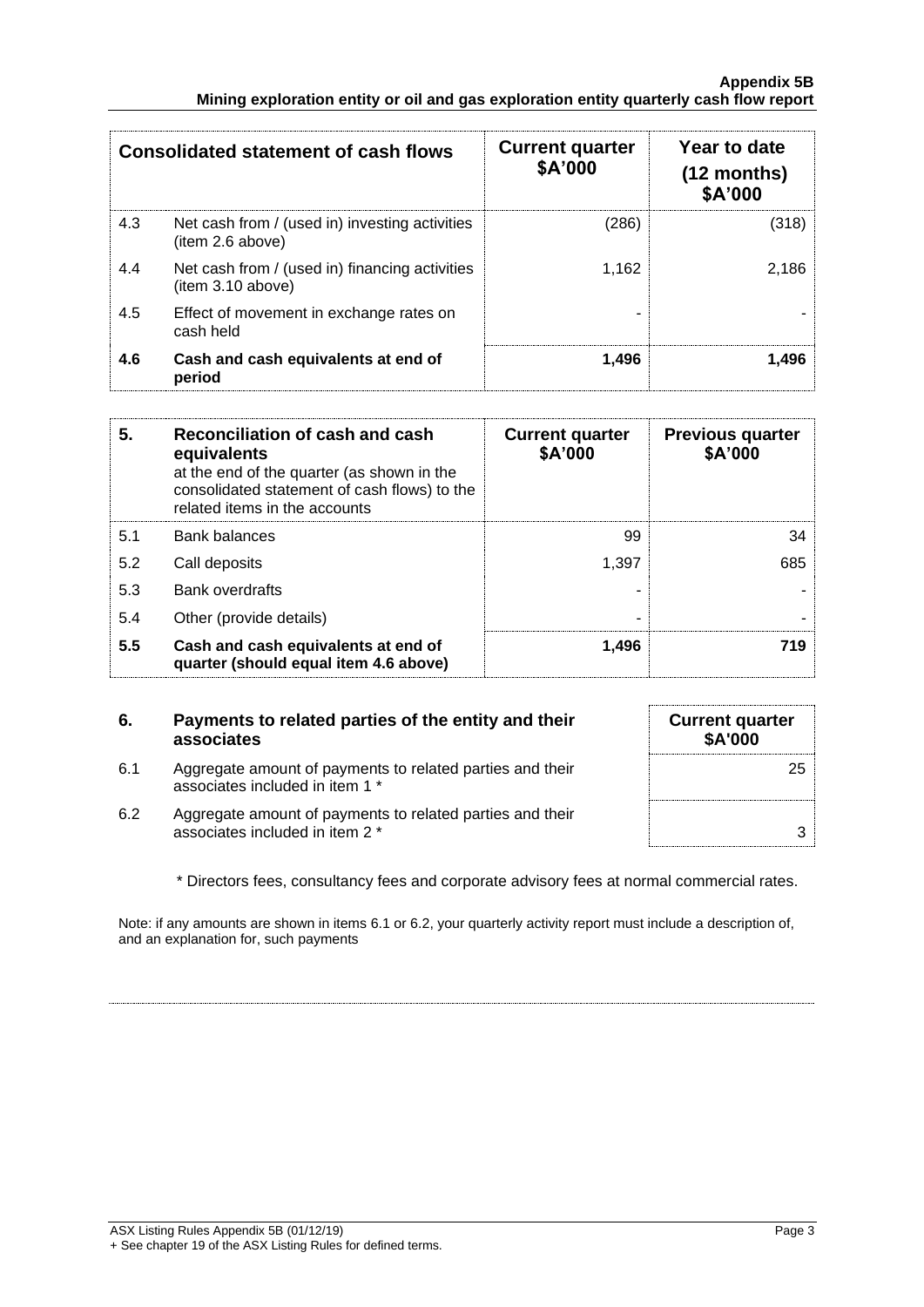## **Appendix 5B Mining exploration entity or oil and gas exploration entity quarterly cash flow report**

| 7.  | <b>Financing facilities</b><br>Note: the term "facility' includes all forms of financing<br>arrangements available to the entity.<br>Add notes as necessary for an understanding of the<br>sources of finance available to the entity. | <b>Total facility</b><br>amount at quarter<br>end<br>\$A'000 | Amount drawn at<br>quarter end<br>\$A'000 |
|-----|----------------------------------------------------------------------------------------------------------------------------------------------------------------------------------------------------------------------------------------|--------------------------------------------------------------|-------------------------------------------|
| 7.1 | Loan facilities                                                                                                                                                                                                                        | -                                                            |                                           |
| 7.2 | Credit standby arrangements                                                                                                                                                                                                            | -                                                            |                                           |
| 7.3 | Other (please specify)                                                                                                                                                                                                                 |                                                              |                                           |
| 7.4 | <b>Total financing facilities</b>                                                                                                                                                                                                      |                                                              |                                           |
|     |                                                                                                                                                                                                                                        |                                                              |                                           |
| 7 F | Ilnused financing facilities available at quarter end                                                                                                                                                                                  |                                                              |                                           |

7.5 **Unused financing facilities available at quarter end** - 7.6 Include in the box below a description of each facility above, including the lender, interest rate, maturity date and whether it is secured or unsecured. If any additional financing facilities have been entered into or are proposed to be entered into after quarter end, include a note providing details of those facilities as well.

| 8.  | Estimated cash available for future operating activities                                                                                                                                                                               | \$A'000 |  |  |
|-----|----------------------------------------------------------------------------------------------------------------------------------------------------------------------------------------------------------------------------------------|---------|--|--|
| 8.1 | Net cash from / (used in) operating activities (Item 1.9)                                                                                                                                                                              | 99      |  |  |
| 8.2 | Capitalised exploration & evaluation (Item 2.1(d))                                                                                                                                                                                     | 286     |  |  |
| 8.3 | Total relevant outgoings (Item 8.1 + Item 8.2)                                                                                                                                                                                         | 385     |  |  |
| 8.4 | Cash and cash equivalents at quarter end (Item 4.6)                                                                                                                                                                                    | 1,496   |  |  |
| 8.5 | Unused finance facilities available at quarter end (Item 7.5)                                                                                                                                                                          |         |  |  |
| 8.6 | Total available funding (Item $8.4$ + Item $8.5$ )                                                                                                                                                                                     |         |  |  |
| 8.7 | Estimated quarters of funding available (Item 8.6 divided by<br>3.89<br>Item $8.3$ )                                                                                                                                                   |         |  |  |
| 8.8 | If Item 8.7 is less than 2 quarters, please provide answers to the following questions:                                                                                                                                                |         |  |  |
|     | 1.<br>Does the entity expect that it will continue to have the current level of net operating<br>cash flows for the time being and, if not, why not?                                                                                   |         |  |  |
|     |                                                                                                                                                                                                                                        |         |  |  |
|     | $\mathbf{2}$<br>Has the entity taken any steps, or does it propose to take any steps, to raise further<br>cash to fund its operations and, if so, what are those steps and how likely does it<br>believe that they will be successful? |         |  |  |
|     | 3.<br>Does the entity expect to be able to continue its operations and to meet its business                                                                                                                                            |         |  |  |
|     | objectives and, if so, on what basis?                                                                                                                                                                                                  |         |  |  |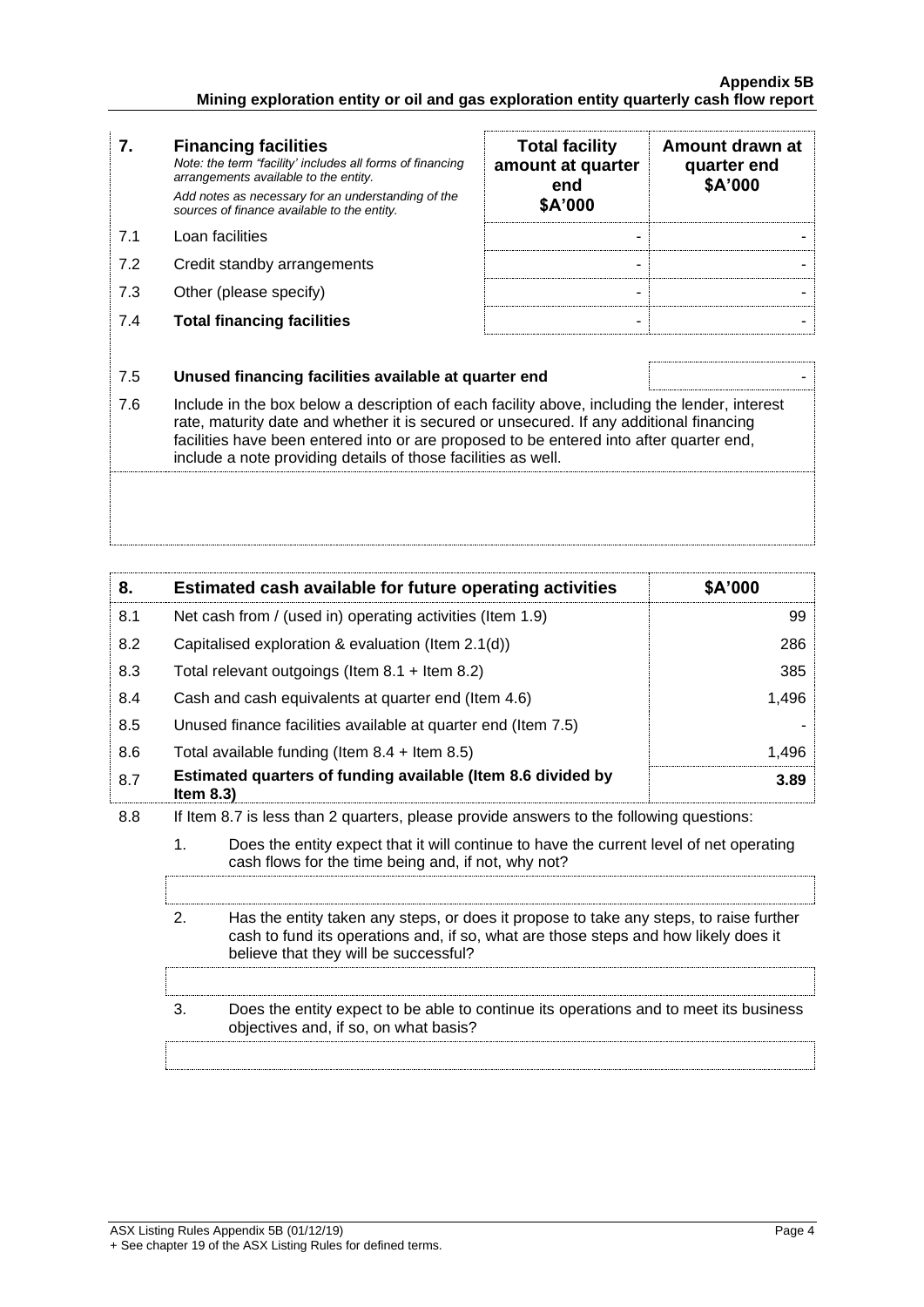## **Compliance statement**

- 1 This statement has been prepared in accordance with accounting standards and policies which comply with Listing Rule 19.11A.
- 2 This statement gives a true and fair view of the matters disclosed.

30 July 2021

Date: .....................................................................

#### Ian White (Company Secretary)

Authorised by: ................................................................................... (Name of body or officer authorising release – see note 4)

#### **Notes**

- 1. This quarterly cash flow report and the accompanying activity report provide a basis for informing the market about the entity's activities for the past quarter, how they have been financed and the effect this has had on its cash position. An entity that wishes to disclose additional information over and above the minimum required under the Listing Rules is encouraged to do so.
- 2. If this quarterly cash flow report has been prepared in accordance with Australian Accounting Standards, the definitions in, and provisions of, *AASB 6: Exploration for and Evaluation of Mineral Resources* and *AASB 107: Statement of Cash Flows* apply to this report. If this quarterly cash flow report has been prepared in accordance with other accounting standards agreed by ASX pursuant to Listing Rule 19.11A, the corresponding equivalent standards apply to this report.
- 3. Dividends received may be classified either as cash flows from operating activities or cash flows from investing activities, depending on the accounting policy of the entity.
- 4. If this report has been authorised for release to the market by your board of directors, you can insert here: "By the board". If it has been authorised for release to the market by a committee of your board of directors, you can insert here: "By the [*name of board committee* – *eg Audit and Risk Committee*]". If it has been authorised for release to the market by a disclosure committee, you can insert here: "By the Disclosure Committee".
- 5. If this report has been authorised for release to the market by your board of directors and you wish to hold yourself out as complying with recommendation 4.2 of the ASX Corporate Governance Council's *Corporate Governance Principles and Recommendations*, the board should have received a declaration from its CEO and CFO that, in their opinion, the financial records of the entity have been properly maintained, that this report complies with the appropriate accounting standards and gives a true and fair view of the cash flows of the entity, and that their opinion has been formed on the basis of a sound system of risk management and internal control which is operating effectively.